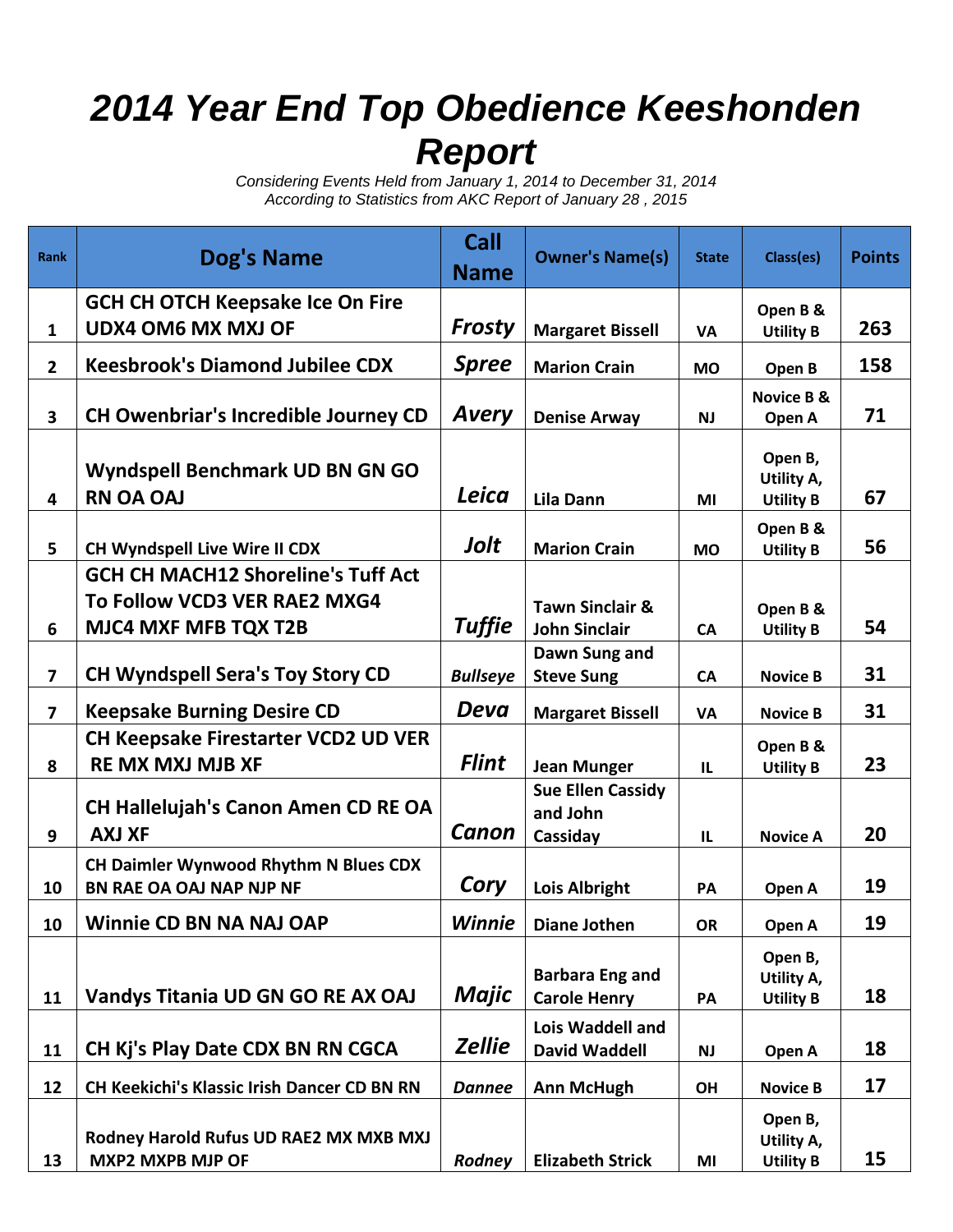| <b>Stacie Beasley</b><br>and Jeffery<br><b>Novice A &amp;</b><br>Clancy<br>15<br>13<br>Beasley's Fancy Chief Clancy CD RE DJ CGC<br><b>Beasley</b><br><b>MD</b><br><b>Novice B</b><br><b>Stacey Alexander</b><br>and Thomas<br><b>Novice B &amp;</b><br>14<br><b>CH Skyline's Outburst CD RE OA OAJ</b><br>14<br><b>Thunder</b><br><b>Alexander</b><br><b>MO</b><br>Open A<br><b>Robin McNutt,</b><br>CH Shoreline's Way Too Tuff CD BN RAE MX<br><b>Blaine McNutt,</b><br>Mack<br>14<br><b>Tawn Sinclair</b><br>14<br><b>MXJ T2B</b><br><b>CA</b><br>Open A<br><b>Sizzle</b><br>14<br>14<br>Daimler's Too Hot To Handle CDX AX AXJ<br><b>Joy-Ann Pool</b><br>IL<br>Open B<br>Open B &<br>12<br><b>Sparks</b><br>15<br>CH Keepsake Lite My Fire UD AX AXJ OF<br><b>Margaret Bissell</b><br>VA<br><b>Utility B</b><br><b>Joann Lewis-</b><br>Karly<br><b>Franklin and</b><br>Jo<br>12<br>15<br><b>GCH CH Ruttkay Karly Jo Kriskee CD CGC</b><br><b>Richard Franklin</b><br><b>NV</b><br><b>Novice B</b><br><b>Sue Ellen Cassidy</b><br>and John<br>CH Daimler's Truly Top Secret CDX RE MX MXS<br>Truly<br>11<br>16<br><b>MXJ MJC XF T2B</b><br>Cassiday<br>$\mathbf{L}$<br>Open A<br>Linda Hall,<br>Barbara Cobean,<br>Suanne Nelson,<br><b>Artie</b><br><b>Novel's New Tricks NA NAJ</b><br>10<br>17<br><b>Gerald Hall</b><br><b>WA</b><br><b>Novice B</b><br><b>Elaine Dante and</b><br><b>Nightwind' S Pearl Breeze CD BN RN</b><br>10<br><b>Breeze</b><br>17<br><b>Deborah Hodges</b><br><b>NC</b><br><b>Novice B</b><br>Loki<br>Loki CDX OAP OJP<br>10<br>17<br><b>Diane Jothen</b><br>Open B<br><b>OR</b><br>Patricia Voyles,<br>Tawn Sinclair,<br><b>GCH CH MACH2 Parrkees Perpetual Motion</b><br>Open A &<br><b>Sasha</b><br>9<br><b>Eileen Paar</b><br>18<br>At Shoreline CDX RAE MXG MJC MXF T2B<br>CA<br>Open B<br><b>Specs</b><br>$\overline{7}$<br>19<br>Keepsake Karolina Dreamin' CD AX AXJ NJP<br>Lydia Taylor<br>VA<br><b>Novice A</b> |
|----------------------------------------------------------------------------------------------------------------------------------------------------------------------------------------------------------------------------------------------------------------------------------------------------------------------------------------------------------------------------------------------------------------------------------------------------------------------------------------------------------------------------------------------------------------------------------------------------------------------------------------------------------------------------------------------------------------------------------------------------------------------------------------------------------------------------------------------------------------------------------------------------------------------------------------------------------------------------------------------------------------------------------------------------------------------------------------------------------------------------------------------------------------------------------------------------------------------------------------------------------------------------------------------------------------------------------------------------------------------------------------------------------------------------------------------------------------------------------------------------------------------------------------------------------------------------------------------------------------------------------------------------------------------------------------------------------------------------------------------------------------------------------------------------------------------------------------------------------------------------------------------------------------------------------------------------------|
|                                                                                                                                                                                                                                                                                                                                                                                                                                                                                                                                                                                                                                                                                                                                                                                                                                                                                                                                                                                                                                                                                                                                                                                                                                                                                                                                                                                                                                                                                                                                                                                                                                                                                                                                                                                                                                                                                                                                                          |
|                                                                                                                                                                                                                                                                                                                                                                                                                                                                                                                                                                                                                                                                                                                                                                                                                                                                                                                                                                                                                                                                                                                                                                                                                                                                                                                                                                                                                                                                                                                                                                                                                                                                                                                                                                                                                                                                                                                                                          |
|                                                                                                                                                                                                                                                                                                                                                                                                                                                                                                                                                                                                                                                                                                                                                                                                                                                                                                                                                                                                                                                                                                                                                                                                                                                                                                                                                                                                                                                                                                                                                                                                                                                                                                                                                                                                                                                                                                                                                          |
|                                                                                                                                                                                                                                                                                                                                                                                                                                                                                                                                                                                                                                                                                                                                                                                                                                                                                                                                                                                                                                                                                                                                                                                                                                                                                                                                                                                                                                                                                                                                                                                                                                                                                                                                                                                                                                                                                                                                                          |
|                                                                                                                                                                                                                                                                                                                                                                                                                                                                                                                                                                                                                                                                                                                                                                                                                                                                                                                                                                                                                                                                                                                                                                                                                                                                                                                                                                                                                                                                                                                                                                                                                                                                                                                                                                                                                                                                                                                                                          |
|                                                                                                                                                                                                                                                                                                                                                                                                                                                                                                                                                                                                                                                                                                                                                                                                                                                                                                                                                                                                                                                                                                                                                                                                                                                                                                                                                                                                                                                                                                                                                                                                                                                                                                                                                                                                                                                                                                                                                          |
|                                                                                                                                                                                                                                                                                                                                                                                                                                                                                                                                                                                                                                                                                                                                                                                                                                                                                                                                                                                                                                                                                                                                                                                                                                                                                                                                                                                                                                                                                                                                                                                                                                                                                                                                                                                                                                                                                                                                                          |
|                                                                                                                                                                                                                                                                                                                                                                                                                                                                                                                                                                                                                                                                                                                                                                                                                                                                                                                                                                                                                                                                                                                                                                                                                                                                                                                                                                                                                                                                                                                                                                                                                                                                                                                                                                                                                                                                                                                                                          |
|                                                                                                                                                                                                                                                                                                                                                                                                                                                                                                                                                                                                                                                                                                                                                                                                                                                                                                                                                                                                                                                                                                                                                                                                                                                                                                                                                                                                                                                                                                                                                                                                                                                                                                                                                                                                                                                                                                                                                          |
|                                                                                                                                                                                                                                                                                                                                                                                                                                                                                                                                                                                                                                                                                                                                                                                                                                                                                                                                                                                                                                                                                                                                                                                                                                                                                                                                                                                                                                                                                                                                                                                                                                                                                                                                                                                                                                                                                                                                                          |
|                                                                                                                                                                                                                                                                                                                                                                                                                                                                                                                                                                                                                                                                                                                                                                                                                                                                                                                                                                                                                                                                                                                                                                                                                                                                                                                                                                                                                                                                                                                                                                                                                                                                                                                                                                                                                                                                                                                                                          |
|                                                                                                                                                                                                                                                                                                                                                                                                                                                                                                                                                                                                                                                                                                                                                                                                                                                                                                                                                                                                                                                                                                                                                                                                                                                                                                                                                                                                                                                                                                                                                                                                                                                                                                                                                                                                                                                                                                                                                          |
|                                                                                                                                                                                                                                                                                                                                                                                                                                                                                                                                                                                                                                                                                                                                                                                                                                                                                                                                                                                                                                                                                                                                                                                                                                                                                                                                                                                                                                                                                                                                                                                                                                                                                                                                                                                                                                                                                                                                                          |
|                                                                                                                                                                                                                                                                                                                                                                                                                                                                                                                                                                                                                                                                                                                                                                                                                                                                                                                                                                                                                                                                                                                                                                                                                                                                                                                                                                                                                                                                                                                                                                                                                                                                                                                                                                                                                                                                                                                                                          |
|                                                                                                                                                                                                                                                                                                                                                                                                                                                                                                                                                                                                                                                                                                                                                                                                                                                                                                                                                                                                                                                                                                                                                                                                                                                                                                                                                                                                                                                                                                                                                                                                                                                                                                                                                                                                                                                                                                                                                          |
|                                                                                                                                                                                                                                                                                                                                                                                                                                                                                                                                                                                                                                                                                                                                                                                                                                                                                                                                                                                                                                                                                                                                                                                                                                                                                                                                                                                                                                                                                                                                                                                                                                                                                                                                                                                                                                                                                                                                                          |
|                                                                                                                                                                                                                                                                                                                                                                                                                                                                                                                                                                                                                                                                                                                                                                                                                                                                                                                                                                                                                                                                                                                                                                                                                                                                                                                                                                                                                                                                                                                                                                                                                                                                                                                                                                                                                                                                                                                                                          |
|                                                                                                                                                                                                                                                                                                                                                                                                                                                                                                                                                                                                                                                                                                                                                                                                                                                                                                                                                                                                                                                                                                                                                                                                                                                                                                                                                                                                                                                                                                                                                                                                                                                                                                                                                                                                                                                                                                                                                          |
|                                                                                                                                                                                                                                                                                                                                                                                                                                                                                                                                                                                                                                                                                                                                                                                                                                                                                                                                                                                                                                                                                                                                                                                                                                                                                                                                                                                                                                                                                                                                                                                                                                                                                                                                                                                                                                                                                                                                                          |
|                                                                                                                                                                                                                                                                                                                                                                                                                                                                                                                                                                                                                                                                                                                                                                                                                                                                                                                                                                                                                                                                                                                                                                                                                                                                                                                                                                                                                                                                                                                                                                                                                                                                                                                                                                                                                                                                                                                                                          |
|                                                                                                                                                                                                                                                                                                                                                                                                                                                                                                                                                                                                                                                                                                                                                                                                                                                                                                                                                                                                                                                                                                                                                                                                                                                                                                                                                                                                                                                                                                                                                                                                                                                                                                                                                                                                                                                                                                                                                          |
|                                                                                                                                                                                                                                                                                                                                                                                                                                                                                                                                                                                                                                                                                                                                                                                                                                                                                                                                                                                                                                                                                                                                                                                                                                                                                                                                                                                                                                                                                                                                                                                                                                                                                                                                                                                                                                                                                                                                                          |
|                                                                                                                                                                                                                                                                                                                                                                                                                                                                                                                                                                                                                                                                                                                                                                                                                                                                                                                                                                                                                                                                                                                                                                                                                                                                                                                                                                                                                                                                                                                                                                                                                                                                                                                                                                                                                                                                                                                                                          |
|                                                                                                                                                                                                                                                                                                                                                                                                                                                                                                                                                                                                                                                                                                                                                                                                                                                                                                                                                                                                                                                                                                                                                                                                                                                                                                                                                                                                                                                                                                                                                                                                                                                                                                                                                                                                                                                                                                                                                          |
|                                                                                                                                                                                                                                                                                                                                                                                                                                                                                                                                                                                                                                                                                                                                                                                                                                                                                                                                                                                                                                                                                                                                                                                                                                                                                                                                                                                                                                                                                                                                                                                                                                                                                                                                                                                                                                                                                                                                                          |
| Zest<br>$\overline{\mathbf{z}}$<br>19<br>CH OTCH Keesbrook's Opal Essence UDX2 OM3<br><b>Marion Crain</b><br><b>MO</b><br><b>Utility B</b>                                                                                                                                                                                                                                                                                                                                                                                                                                                                                                                                                                                                                                                                                                                                                                                                                                                                                                                                                                                                                                                                                                                                                                                                                                                                                                                                                                                                                                                                                                                                                                                                                                                                                                                                                                                                               |
| <b>CH Spirit's Fire It Up CD BN</b><br>6<br><b>Doobie</b><br>20<br><b>Jane Turnage</b><br><b>TN</b><br>Open A                                                                                                                                                                                                                                                                                                                                                                                                                                                                                                                                                                                                                                                                                                                                                                                                                                                                                                                                                                                                                                                                                                                                                                                                                                                                                                                                                                                                                                                                                                                                                                                                                                                                                                                                                                                                                                            |
| <b>Gene Ann</b><br>Open B &                                                                                                                                                                                                                                                                                                                                                                                                                                                                                                                                                                                                                                                                                                                                                                                                                                                                                                                                                                                                                                                                                                                                                                                                                                                                                                                                                                                                                                                                                                                                                                                                                                                                                                                                                                                                                                                                                                                              |
| <b>Bizy</b><br><b>CH Keepsake Hurricane Bizy UD</b><br>6<br>20<br><b>Nichols</b><br><b>MO</b><br><b>Utility B</b>                                                                                                                                                                                                                                                                                                                                                                                                                                                                                                                                                                                                                                                                                                                                                                                                                                                                                                                                                                                                                                                                                                                                                                                                                                                                                                                                                                                                                                                                                                                                                                                                                                                                                                                                                                                                                                        |
| <b>Sizzle</b><br>6<br>20<br><b>CH Trumpet's Too Darn Hot CDX BN VER</b><br><b>Bonnie Davis</b><br><b>TN</b><br>Open B                                                                                                                                                                                                                                                                                                                                                                                                                                                                                                                                                                                                                                                                                                                                                                                                                                                                                                                                                                                                                                                                                                                                                                                                                                                                                                                                                                                                                                                                                                                                                                                                                                                                                                                                                                                                                                    |
| <b>Richard Su and</b>                                                                                                                                                                                                                                                                                                                                                                                                                                                                                                                                                                                                                                                                                                                                                                                                                                                                                                                                                                                                                                                                                                                                                                                                                                                                                                                                                                                                                                                                                                                                                                                                                                                                                                                                                                                                                                                                                                                                    |
| Hope<br>6<br>20<br><b>Skyline's Geatland Aspiration NA NAJ NF</b><br><b>Judith Nye</b><br><b>NJ</b><br><b>Novice B</b>                                                                                                                                                                                                                                                                                                                                                                                                                                                                                                                                                                                                                                                                                                                                                                                                                                                                                                                                                                                                                                                                                                                                                                                                                                                                                                                                                                                                                                                                                                                                                                                                                                                                                                                                                                                                                                   |
| <b>Betty</b><br><b>CH Daimler's Purple Passion CD</b><br>6<br>20<br><b>Julie Miller</b><br>IA<br><b>Novice B</b>                                                                                                                                                                                                                                                                                                                                                                                                                                                                                                                                                                                                                                                                                                                                                                                                                                                                                                                                                                                                                                                                                                                                                                                                                                                                                                                                                                                                                                                                                                                                                                                                                                                                                                                                                                                                                                         |
| <b>Olivia</b><br><b>CH Kj's Live-A-Little OA OAJ</b><br>6<br>20<br><b>Shirley Kilpatrick</b><br>IN<br><b>Novice B</b>                                                                                                                                                                                                                                                                                                                                                                                                                                                                                                                                                                                                                                                                                                                                                                                                                                                                                                                                                                                                                                                                                                                                                                                                                                                                                                                                                                                                                                                                                                                                                                                                                                                                                                                                                                                                                                    |
| Fran D'Amico,                                                                                                                                                                                                                                                                                                                                                                                                                                                                                                                                                                                                                                                                                                                                                                                                                                                                                                                                                                                                                                                                                                                                                                                                                                                                                                                                                                                                                                                                                                                                                                                                                                                                                                                                                                                                                                                                                                                                            |
| Anita Houchins,<br><b>Covenants Dashing Casanova RN MX</b>                                                                                                                                                                                                                                                                                                                                                                                                                                                                                                                                                                                                                                                                                                                                                                                                                                                                                                                                                                                                                                                                                                                                                                                                                                                                                                                                                                                                                                                                                                                                                                                                                                                                                                                                                                                                                                                                                               |
| <b>Patricia</b><br>Dash<br><b>MXB MXJ MJB NJP XF</b><br>5<br>21<br>Ferguson<br><b>FL</b><br><b>Novice B</b>                                                                                                                                                                                                                                                                                                                                                                                                                                                                                                                                                                                                                                                                                                                                                                                                                                                                                                                                                                                                                                                                                                                                                                                                                                                                                                                                                                                                                                                                                                                                                                                                                                                                                                                                                                                                                                              |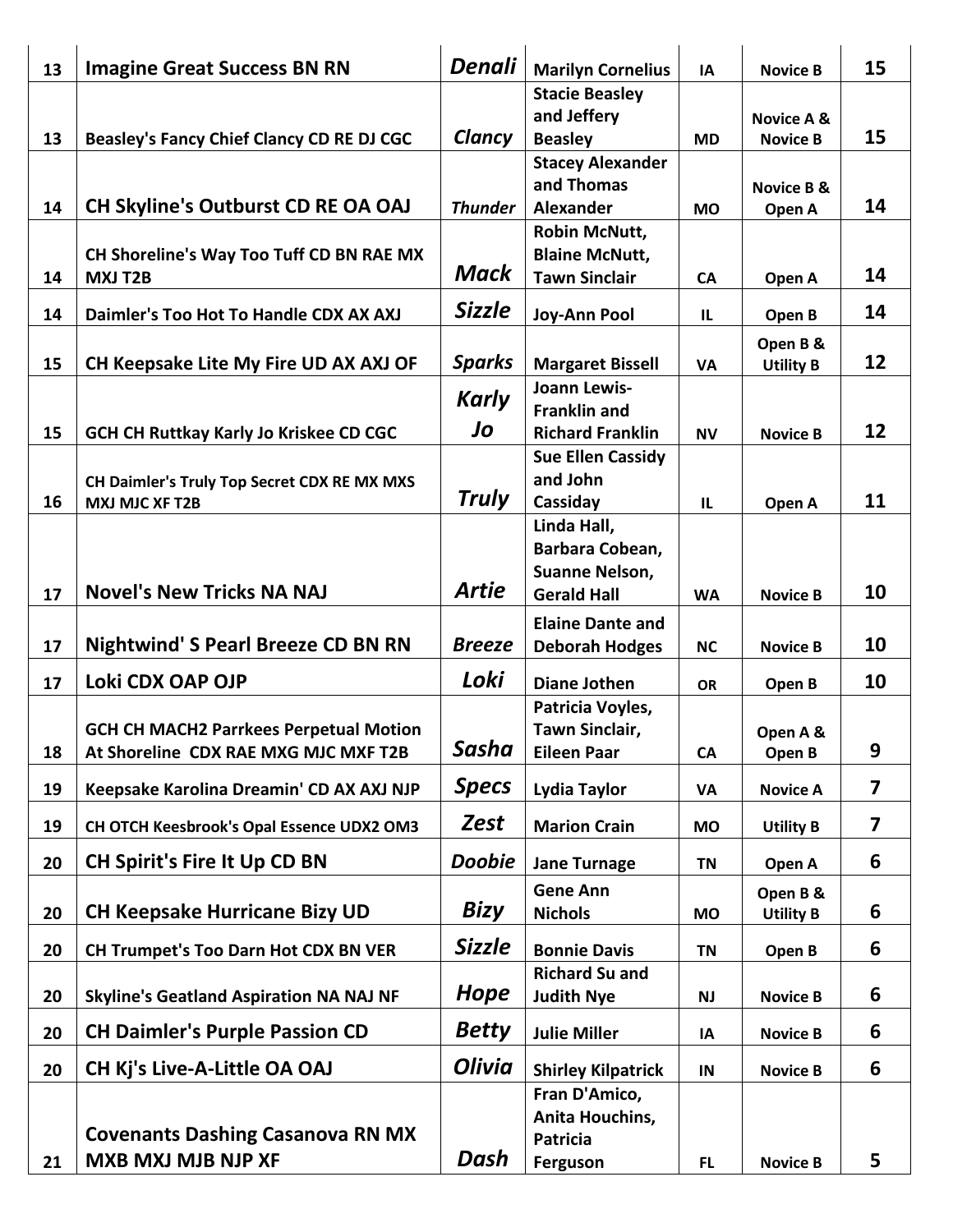| 21 | <b>Nightwind's Dancing Dutchman BN RE</b>   | <b>Dutch</b> | <b>Elaine Dante</b>      | <b>NC</b>    | <b>Novice B</b> | 5            |
|----|---------------------------------------------|--------------|--------------------------|--------------|-----------------|--------------|
|    | <b>GCH CH Kj's Its Nothing Purrsonal CD</b> |              |                          |              |                 |              |
| 22 | <b>BN RE CGCA</b>                           | Chubby       | <b>Kristen Down</b>      | $\mathbf{L}$ | <b>Novice B</b> | 3            |
|    |                                             |              | <b>Sue Ellen Cassidy</b> |              |                 |              |
|    |                                             |              | and John                 |              |                 |              |
| 22 | Hallelujah Amen Katie CD RE OA NAJ          | <b>Katie</b> | Cassiday                 | $\mathbf{L}$ | <b>Novice B</b> | 3            |
|    |                                             |              | <b>Steve Dworkin</b>     |              |                 |              |
|    | <b>MACH Greykees Prince Charming CD</b>     |              | (Elizabeth Strick -      |              |                 |              |
| 23 | <b>RE MXG MJG XF</b>                        | <b>Jesse</b> | agent)                   | <b>ON</b>    | Open B          | $\mathbf{2}$ |
|    |                                             |              | <b>Emily Taggart</b>     |              |                 |              |
|    | CH Kj's Oh I Wund-R-                        |              | and Grace                |              |                 |              |
| 23 | Y CDX RA MX MXJ OAP OJP NF THD              | Why-it       | <b>Stewart</b>           | $\mathbf{L}$ | Open A          | 2            |
| 24 | <b>Vanderblom Boreas CD BN RN</b>           | <b>Orion</b> | <b>Judy McDonald</b>     | <b>CA</b>    | <b>Novice A</b> | 1            |
|    |                                             |              | <b>Victoria</b>          |              |                 |              |
| 24 | Afkees Thundersnow CD BN OA NAJ             | Boomer       | Youngmeyer               | <b>TX</b>    | Open B          |              |

**Points are calculated using the Blanche Saunder's Point System as follows:**

| <b>First Place*</b>                                          | $=$      | <b>7 Points</b> |
|--------------------------------------------------------------|----------|-----------------|
| Second Place*                                                | $\equiv$ | <b>6 Points</b> |
| <b>Third Place*</b>                                          | $=$      | 5 Points        |
| <b>Fourth Place*</b>                                         | $\equiv$ | 4 Points        |
| <b>Qualifying Score</b>                                      |          | 1 Point         |
| (* 1 Point for a Qualify Score is included in these points.) |          |                 |

**Additional points are added as follows:**

| <b>High in Trial</b>               | = | 3 Points         |
|------------------------------------|---|------------------|
| <b>High Combined</b>               | = | 5 Points         |
| <b>First in Open B and Utility</b> | = | <b>10 Points</b> |

|                                                                                         | Call          |                                                   |              |   |
|-----------------------------------------------------------------------------------------|---------------|---------------------------------------------------|--------------|---|
| <b>Dog's Name</b>                                                                       | <b>Name</b>   | <b>Owner(s)</b>                                   | <b>State</b> | # |
| <b>High Combined Awards</b>                                                             |               |                                                   |              |   |
| GCH CH OTCH Keepsake Ice On Fire UDX4 OM6 MX MXJ OF                                     | <b>Frosty</b> | <b>Margaret</b><br><b>Bissell</b>                 | VA           | 9 |
| GCH CH MACH10 Shoreline's Tuff Act To Follow VCD3 VER<br>RAE2 MXB4 MJS4 MXF MFB TQX T2B | <b>Tuffie</b> | <b>Tawn Sinclair</b><br>& John<br><b>Sinclair</b> | CA           |   |
| Wyndspell Benchmark UD BN GN GO RN OA OAJ                                               | Leica         | Lila Dann                                         | MI           |   |